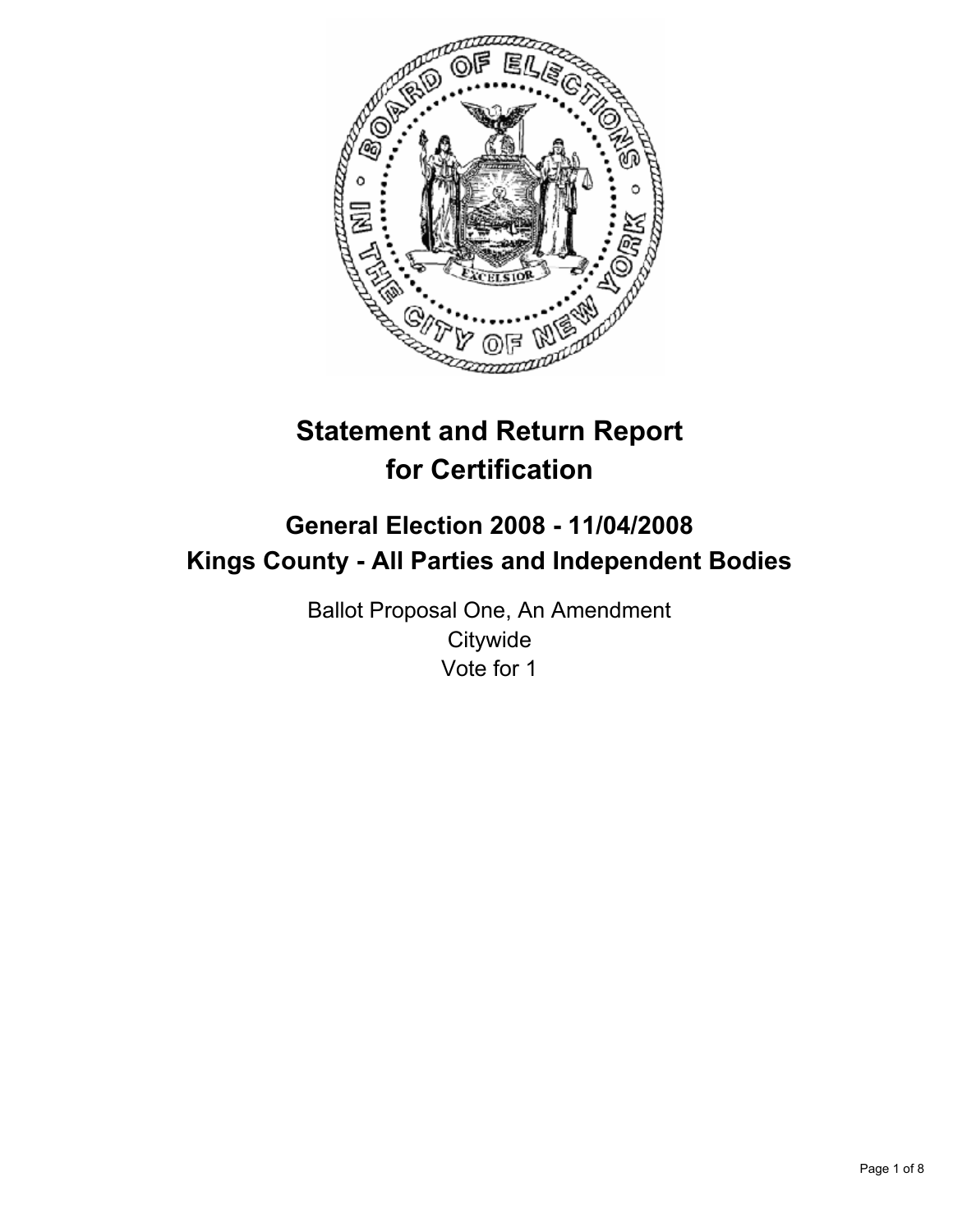

| <b>PUBLIC COUNTER</b> | 38,968 |
|-----------------------|--------|
| <b>EMERGENCY</b>      | 345    |
| ABSENTEE/MILITARY     | 654    |
| AFFIDAVIT             | 2,303  |
| <b>Total Ballots</b>  | 42,334 |
| <b>YES</b>            | 2,387  |
| <b>NO</b>             | 836    |
| <b>Total Votes</b>    | 3,223  |
| Unrecorded            | 39,111 |

## **Assembly District 41**

| PUBLIC COUNTER       | 37,579 |
|----------------------|--------|
| <b>EMERGENCY</b>     | 788    |
| ABSENTEE/MILITARY    | 964    |
| <b>AFFIDAVIT</b>     | 1,333  |
| <b>Total Ballots</b> | 40,921 |
| <b>YES</b>           | 4,540  |
| NO.                  | 1,460  |
| <b>Total Votes</b>   | 6,000  |
| Unrecorded           | 34,921 |

## **Assembly District 42**

| PUBLIC COUNTER       | 33,714 |
|----------------------|--------|
| <b>EMERGENCY</b>     | 168    |
| ABSENTEE/MILITARY    | 837    |
| <b>AFFIDAVIT</b>     | 1,701  |
| <b>Total Ballots</b> | 36,669 |
| YES                  | 2,564  |
| <b>NO</b>            | 850    |
| <b>Total Votes</b>   | 3,414  |
| Unrecorded           | 33,255 |

| <b>PUBLIC COUNTER</b> | 36,383 |
|-----------------------|--------|
| <b>EMERGENCY</b>      | 430    |
| ABSENTEE/MILITARY     | 1,125  |
| AFFIDAVIT             | 1,699  |
| <b>Total Ballots</b>  | 39,807 |
| <b>YES</b>            | 3,108  |
| <b>NO</b>             | 887    |
| <b>Total Votes</b>    | 3,995  |
| Unrecorded            | 35,812 |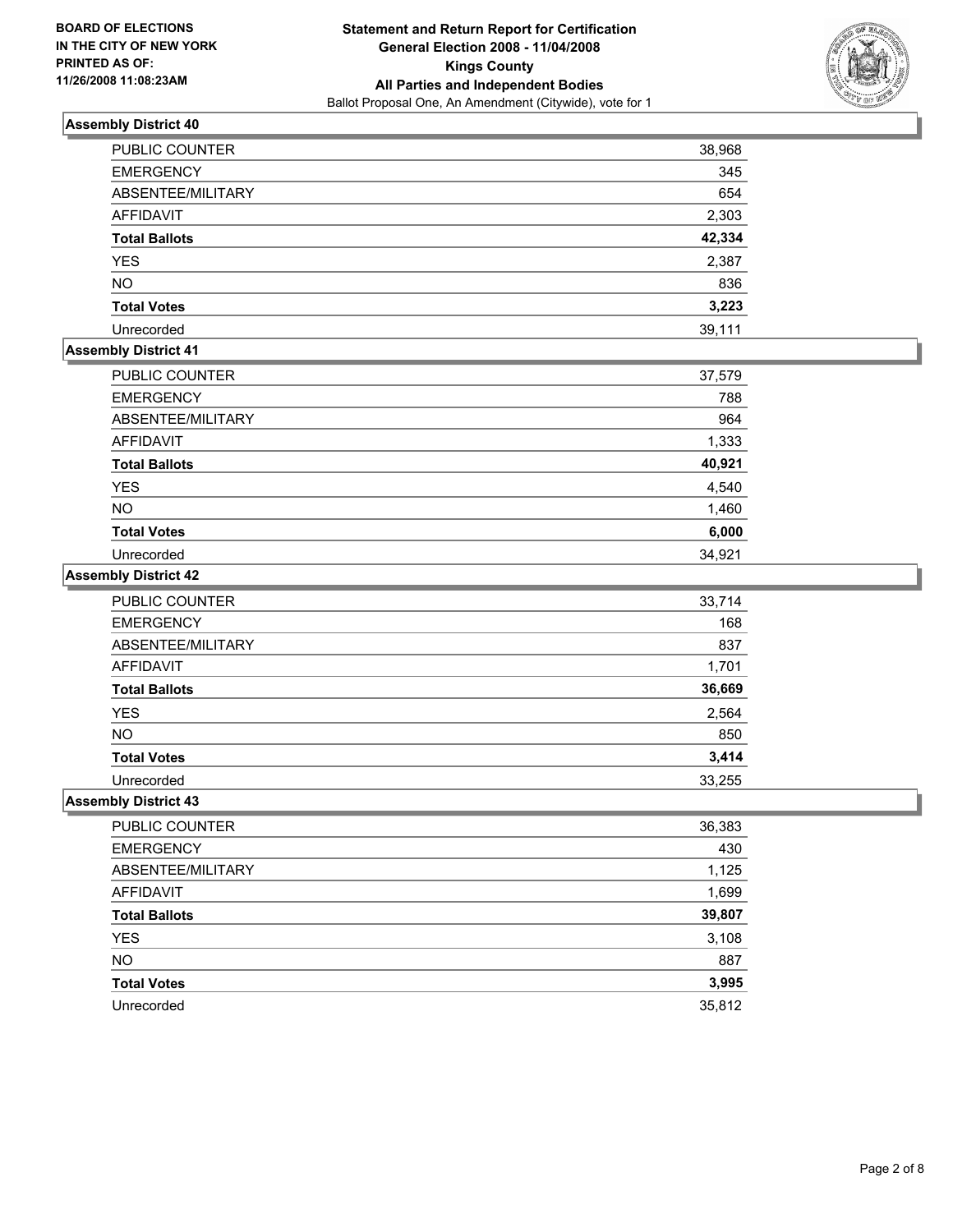

| PUBLIC COUNTER       | 37,128 |
|----------------------|--------|
| <b>EMERGENCY</b>     | 656    |
| ABSENTEE/MILITARY    | 1,301  |
| <b>AFFIDAVIT</b>     | 1,379  |
| <b>Total Ballots</b> | 40,891 |
| <b>YES</b>           | 7,659  |
| <b>NO</b>            | 1,818  |
| <b>Total Votes</b>   | 9,477  |
| Unrecorded           | 31,414 |

## **Assembly District 45**

| PUBLIC COUNTER       | 26,973 |
|----------------------|--------|
| <b>EMERGENCY</b>     | 191    |
| ABSENTEE/MILITARY    | 782    |
| <b>AFFIDAVIT</b>     | 1,107  |
| <b>Total Ballots</b> | 29,362 |
| <b>YES</b>           | 3,964  |
| <b>NO</b>            | 1,357  |
| <b>Total Votes</b>   | 5,321  |
| Unrecorded           | 24,041 |

#### **Assembly District 46**

| PUBLIC COUNTER       | 32,593 |
|----------------------|--------|
| <b>EMERGENCY</b>     | 179    |
| ABSENTEE/MILITARY    | 992    |
| <b>AFFIDAVIT</b>     | 1,397  |
| <b>Total Ballots</b> | 35,340 |
| <b>YES</b>           | 4,816  |
| <b>NO</b>            | 1,311  |
| <b>Total Votes</b>   | 6,127  |
| Unrecorded           | 29,213 |

| PUBLIC COUNTER       | 24,346 |
|----------------------|--------|
| <b>EMERGENCY</b>     | 108    |
| ABSENTEE/MILITARY    | 671    |
| AFFIDAVIT            | 928    |
| <b>Total Ballots</b> | 26,180 |
| <b>YES</b>           | 3,103  |
| <b>NO</b>            | 1,006  |
| <b>Total Votes</b>   | 4,109  |
| Unrecorded           | 22,071 |
|                      |        |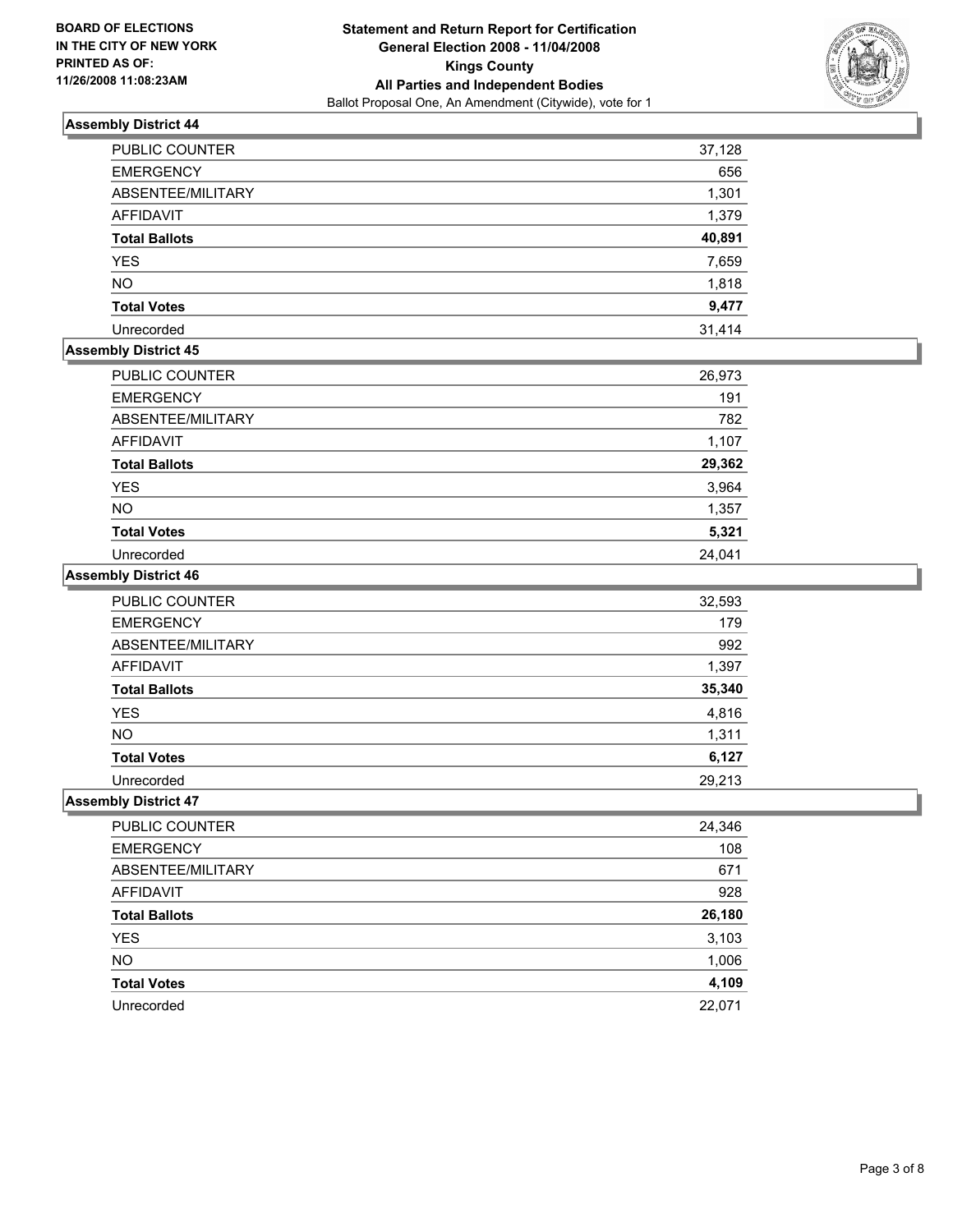

| PUBLIC COUNTER       | 25,156 |
|----------------------|--------|
| <b>EMERGENCY</b>     | 15     |
| ABSENTEE/MILITARY    | 587    |
| <b>AFFIDAVIT</b>     | 705    |
| <b>Total Ballots</b> | 26,971 |
| <b>YES</b>           | 3,497  |
| <b>NO</b>            | 1,257  |
| <b>Total Votes</b>   | 4,754  |
| Unrecorded           | 22,217 |

## **Assembly District 49**

| PUBLIC COUNTER       | 22,609 |
|----------------------|--------|
| <b>EMERGENCY</b>     | 107    |
| ABSENTEE/MILITARY    | 589    |
| <b>AFFIDAVIT</b>     | 787    |
| <b>Total Ballots</b> | 24,214 |
| <b>YES</b>           | 3,345  |
| <b>NO</b>            | 1,109  |
| <b>Total Votes</b>   | 4,454  |
| Unrecorded           | 19,760 |

## **Assembly District 50**

| PUBLIC COUNTER       | 33,637 |
|----------------------|--------|
| <b>EMERGENCY</b>     | 639    |
| ABSENTEE/MILITARY    | 994    |
| AFFIDAVIT            | 1,692  |
| <b>Total Ballots</b> | 37,192 |
| <b>YES</b>           | 5,452  |
| <b>NO</b>            | 1,440  |
| <b>Total Votes</b>   | 6,892  |
| Unrecorded           | 30,300 |

| 23,102 |
|--------|
| 634    |
| 464    |
| 1,137  |
| 25,440 |
| 2,860  |
| 939    |
| 3,799  |
| 21,641 |
|        |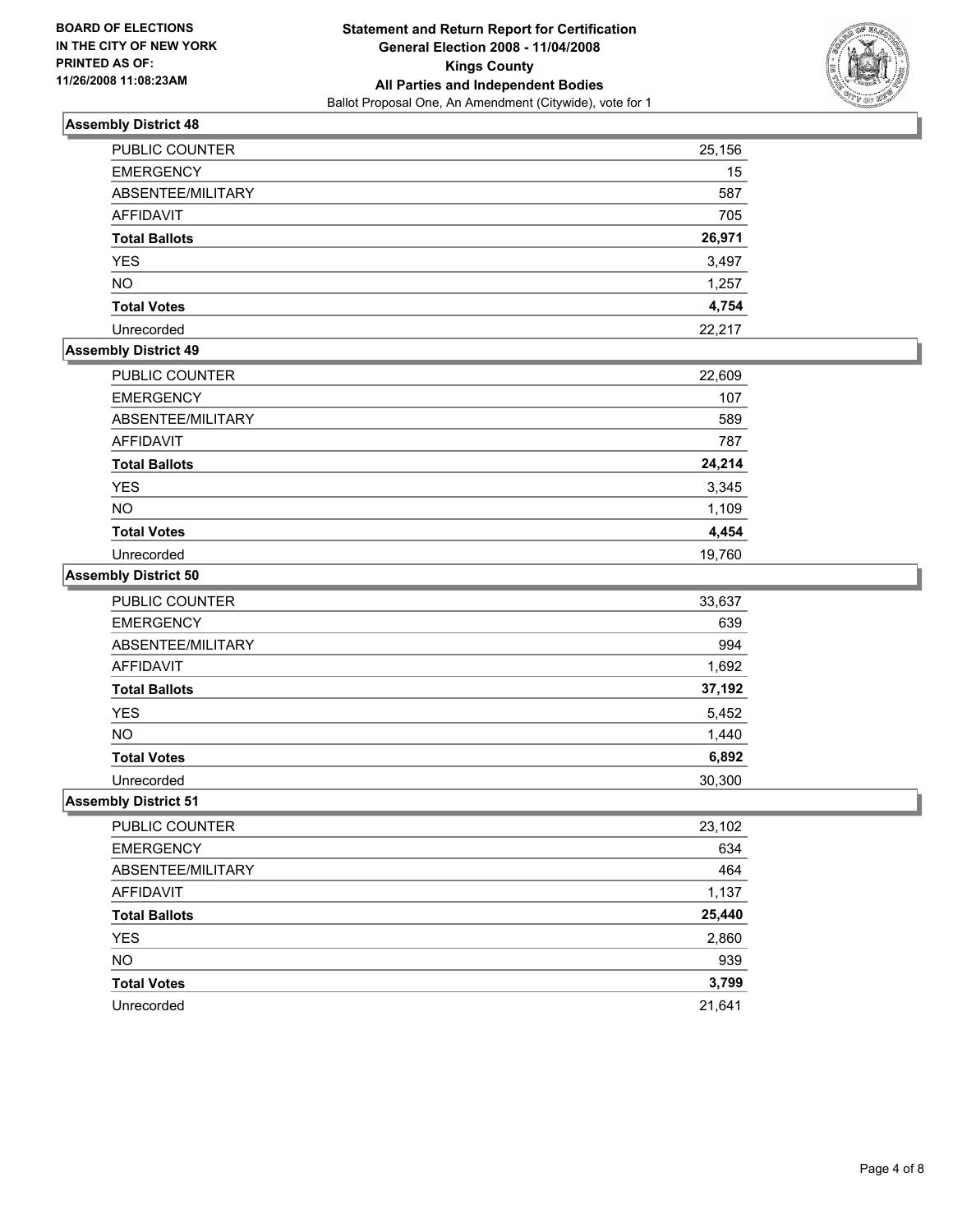

| PUBLIC COUNTER       | 56,319 |
|----------------------|--------|
| <b>EMERGENCY</b>     | 952    |
| ABSENTEE/MILITARY    | 3,084  |
| <b>AFFIDAVIT</b>     | 2,053  |
| <b>Total Ballots</b> | 63,398 |
| <b>YES</b>           | 14,564 |
| <b>NO</b>            | 2,738  |
| <b>Total Votes</b>   | 17,302 |
| Unrecorded           | 46,096 |

## **Assembly District 53**

| PUBLIC COUNTER       | 33,825 |
|----------------------|--------|
| <b>EMERGENCY</b>     | 437    |
| ABSENTEE/MILITARY    | 627    |
| <b>AFFIDAVIT</b>     | 1,879  |
| <b>Total Ballots</b> | 36,896 |
| <b>YES</b>           | 4,226  |
| <b>NO</b>            | 1,269  |
| <b>Total Votes</b>   | 5,495  |
| Unrecorded           | 31,401 |

#### **Assembly District 54**

| PUBLIC COUNTER       | 28,649 |
|----------------------|--------|
| <b>EMERGENCY</b>     | 328    |
| ABSENTEE/MILITARY    | 359    |
| <b>AFFIDAVIT</b>     | 2,102  |
| <b>Total Ballots</b> | 31,488 |
| YES                  | 2,226  |
| <b>NO</b>            | 764    |
| <b>Total Votes</b>   | 2,990  |
| Unrecorded           | 28,498 |

| PUBLIC COUNTER       | 35,363 |
|----------------------|--------|
| <b>EMERGENCY</b>     | 39     |
| ABSENTEE/MILITARY    | 620    |
| <b>AFFIDAVIT</b>     | 2,321  |
| <b>Total Ballots</b> | 38,387 |
| <b>YES</b>           | 2,495  |
| <b>NO</b>            | 696    |
| <b>Total Votes</b>   | 3,191  |
| Unrecorded           | 35,196 |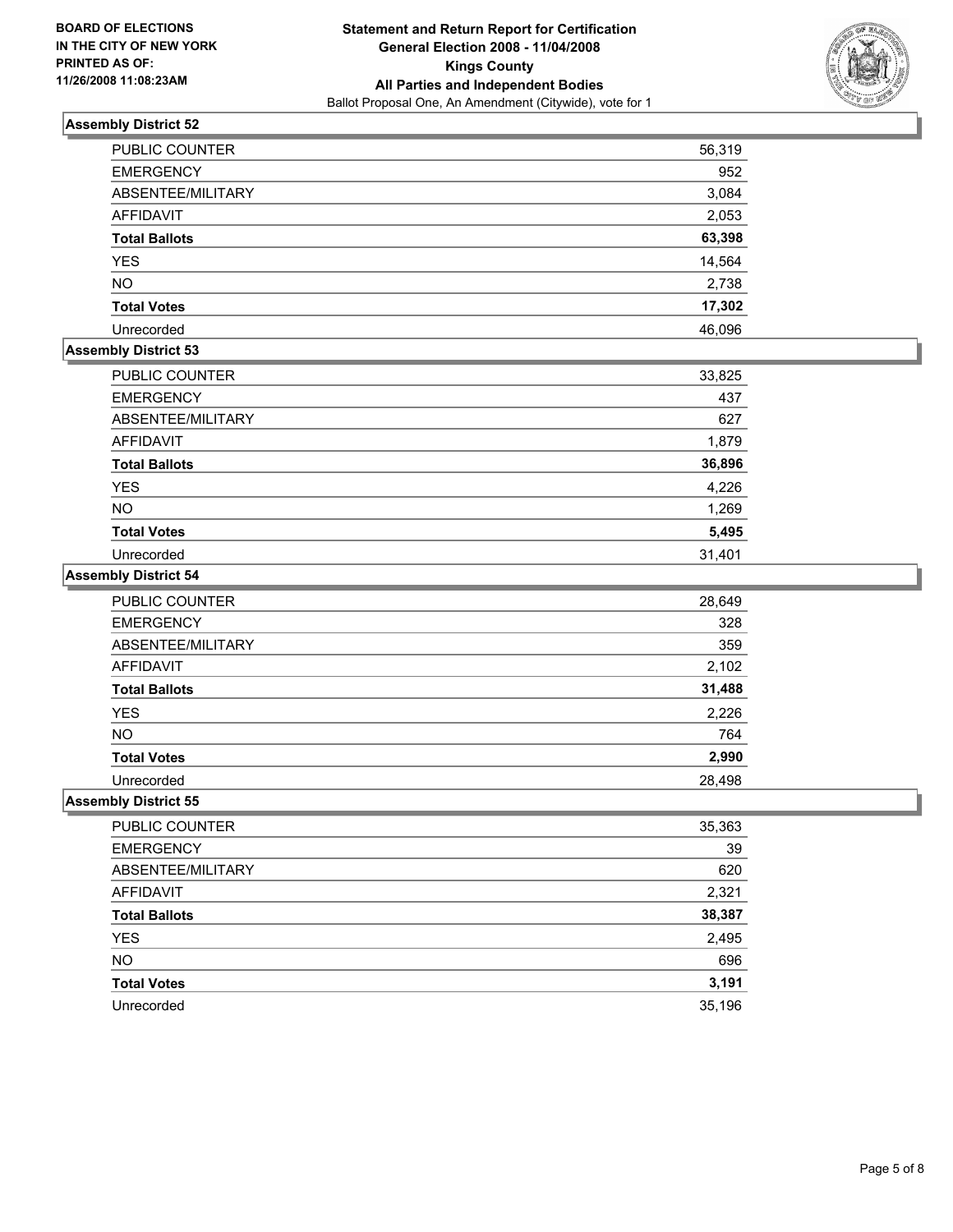

| <b>PUBLIC COUNTER</b> | 39,217 |
|-----------------------|--------|
| <b>EMERGENCY</b>      | 514    |
| ABSENTEE/MILITARY     | 831    |
| <b>AFFIDAVIT</b>      | 2,459  |
| <b>Total Ballots</b>  | 43,074 |
| <b>YES</b>            | 3,071  |
| <b>NO</b>             | 1,142  |
| <b>Total Votes</b>    | 4,213  |
| Unrecorded            | 38,861 |

## **Assembly District 57**

| <b>PUBLIC COUNTER</b> | 47,830 |
|-----------------------|--------|
| <b>EMERGENCY</b>      | 268    |
| ABSENTEE/MILITARY     | 1,827  |
| <b>AFFIDAVIT</b>      | 2,271  |
| <b>Total Ballots</b>  | 52,504 |
| <b>YES</b>            | 7,008  |
| <b>NO</b>             | 1,722  |
| <b>Total Votes</b>    | 8,730  |
| Unrecorded            | 43.774 |

## **Assembly District 58**

| PUBLIC COUNTER       | 37,027 |
|----------------------|--------|
| <b>EMERGENCY</b>     | 123    |
| ABSENTEE/MILITARY    | 1,079  |
| <b>AFFIDAVIT</b>     | 1,759  |
| <b>Total Ballots</b> | 40,090 |
| <b>YES</b>           | 2,162  |
| <b>NO</b>            | 625    |
| <b>Total Votes</b>   | 2,787  |
| Unrecorded           | 37,303 |

| PUBLIC COUNTER       | 39,353 |
|----------------------|--------|
| <b>EMERGENCY</b>     | 488    |
| ABSENTEE/MILITARY    | 922    |
| AFFIDAVIT            | 1,537  |
| <b>Total Ballots</b> | 42,416 |
| <b>YES</b>           | 5,157  |
| <b>NO</b>            | 1,613  |
| <b>Total Votes</b>   | 6,770  |
| Unrecorded           | 35,646 |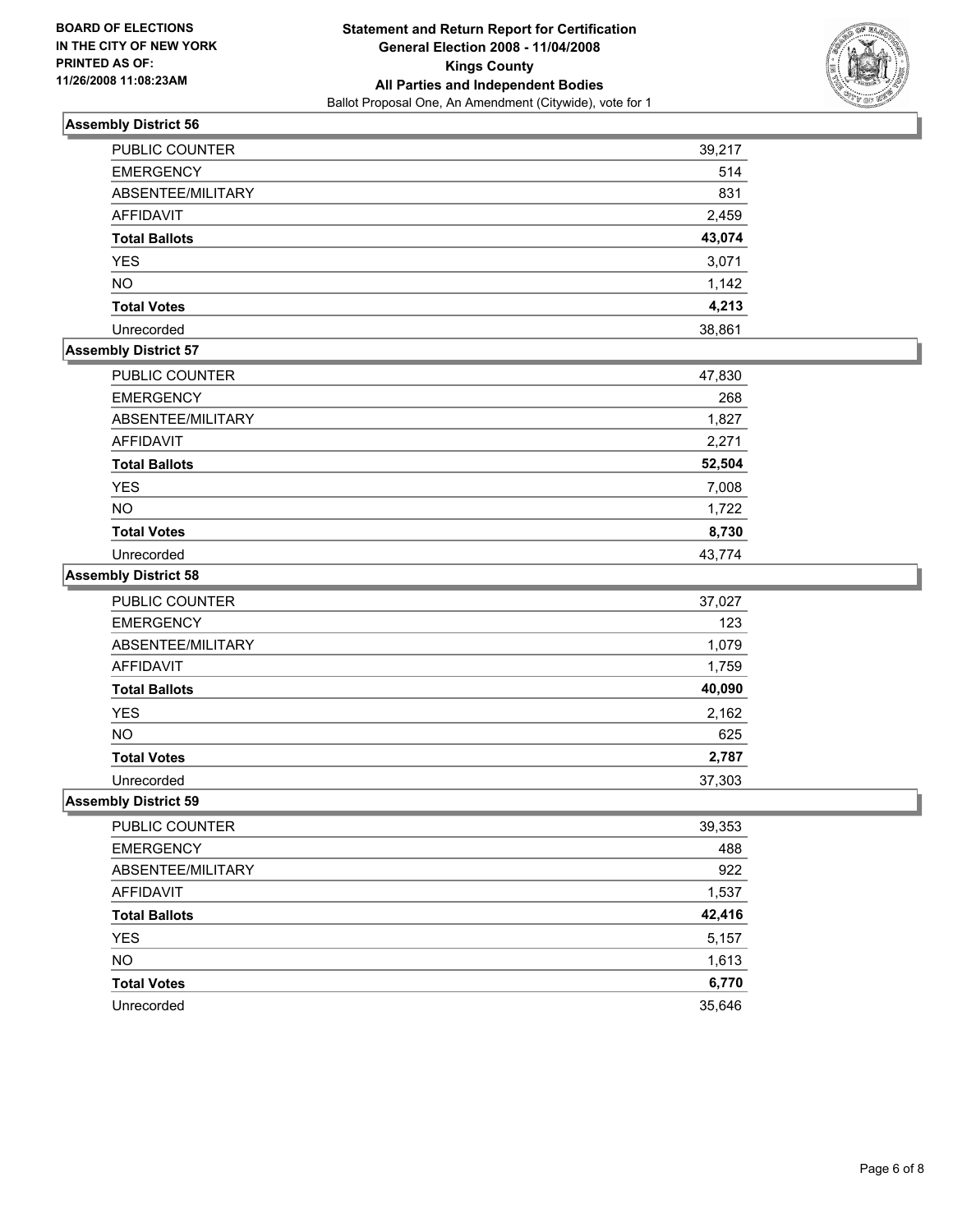

| 14,093 |
|--------|
| 15     |
| 459    |
| 482    |
| 15,129 |
| 3,264  |
| 944    |
| 4,208  |
| 10,921 |
|        |